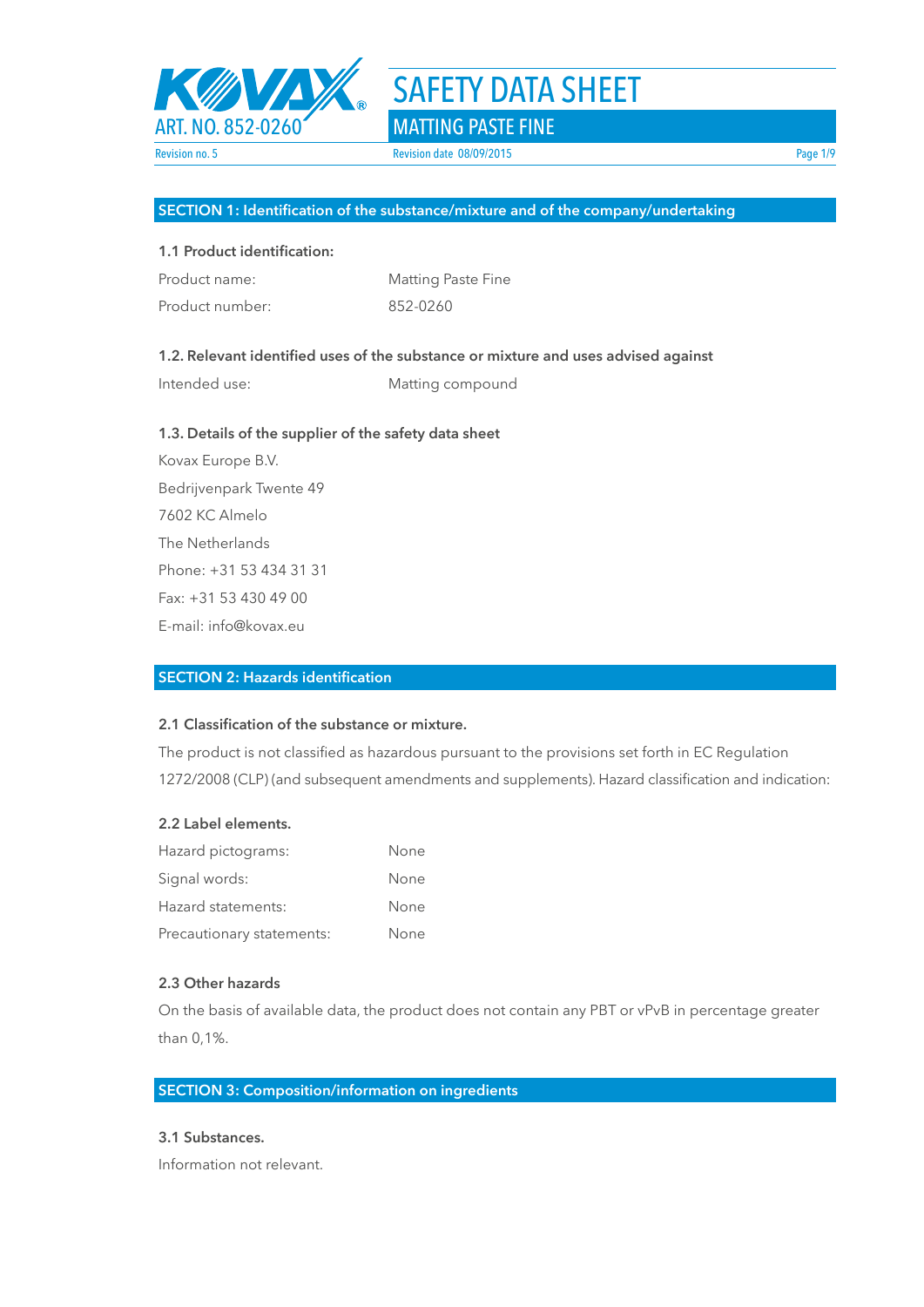

**3.2 Mixtures**

## The product does not contain substances classified as being hazardous to human health or the environment pursuant to the provisions Regulation (EU) 1272/2008 (CLP) (and subsequent amendments and supplements) in such quantities as to require the statement.

### **SECTION 4: First aid measures**

### **4.1 Description of first aid measures**

Not specifically necessary. Observance of good industrial hygiene is recommended.

### **4.2 Most important symptoms and effects, both acute and delayed**

No episodes of damage to health ascribable to the product have been reported.

### **4.2 Indication of any immediate medical attention and special treatment needed**

Information not available.

### **SECTION 5: Firefighting measures**

### **5.1 Extinguishing media**

### SUITABLE EXTINGUISHING EQUIPMENT

Extinguishing substances are: carbon dioxide, foam, chemical powder. For product loss or leakage that has not caught fire, water spray can be used to disperse flammable vapours and protect those trying to stem the leak.

### UNSUITABLE EXTINGUISHING EQUIPMENT

Do not use jets of water. Water is not effective for putting out fires but can be used to cool containers exposed to flames to prevent explosions.

### **5.2 Special hazards arising from the substance or mixture**

HAZARDS CAUSED BY EXPOSURE IN THE EVENT OF FIRE

Excess pressure may form in containers exposed to fire at a risk of explosion. Do not breathe combustion products.

### **5.3 Advice for firefighters**

### GENERAL INFORMATION

Use jets of water to cool the containers to prevent product decomposition and the development of substances potentially hazardous for health. Always wear full fire prevention gear. Collect extinguishing water to prevent it from draining into the sewer system. Dispose of contaminated water used for extinction and the remains of the fire according to applicable regulations.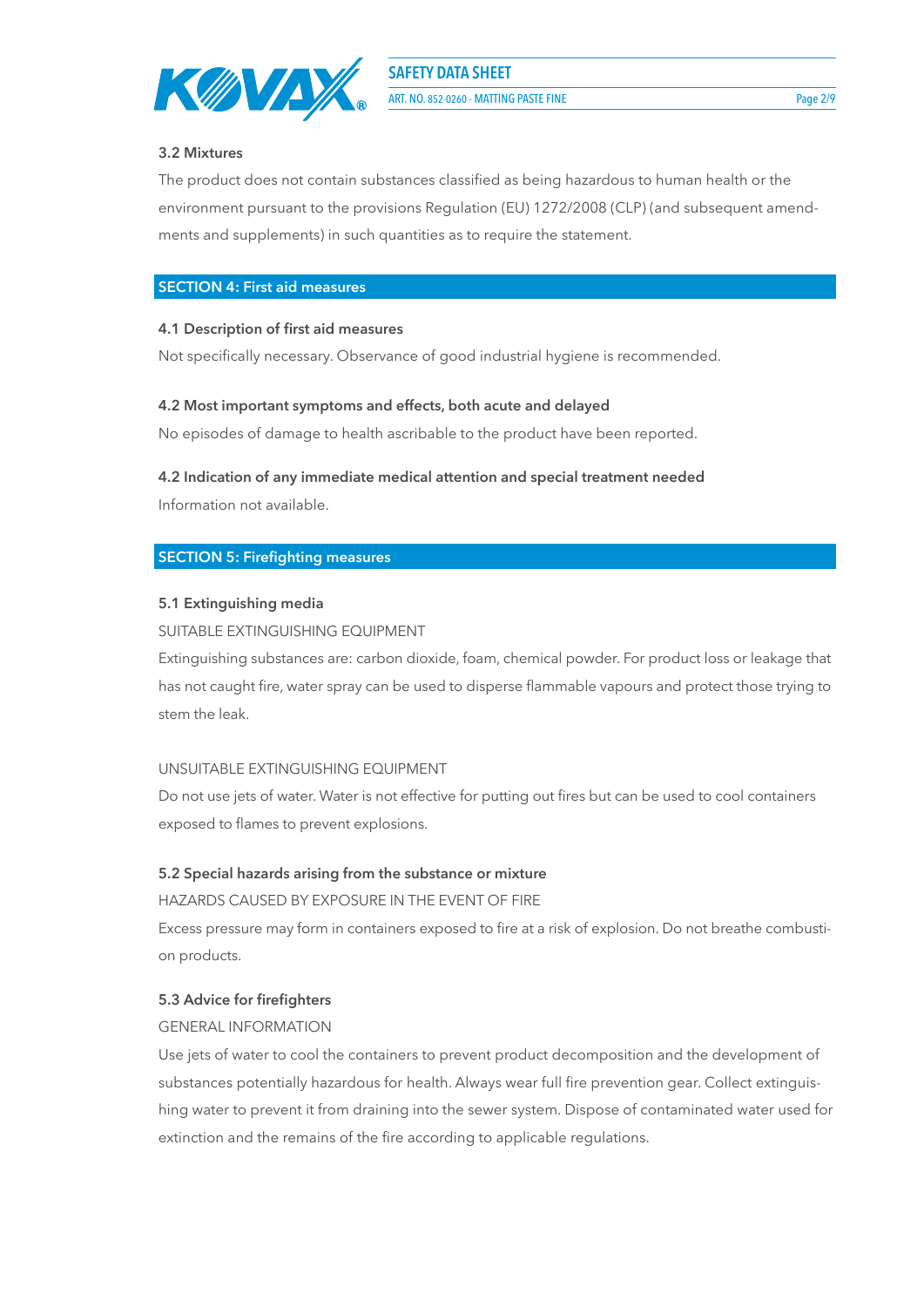

ART. NO. 852-0260 - MATTING PASTE FINE Page 3/9

### SPECIAL PROTECTIVE EQUIPMENT FOR FIRE-FIGHTERS

Normal fire fighting clothing i.e. fire kit (BS EN 469), gloves (BS EN 659) and boots (HO specification A29 and A30) in combination with self-contained open circuit positive pressure compressed air breathing apparatus (BS EN 137).

### **SECTION 6: Accidental release measures**

### **6.1 Personal precautions, protective equipment and emergency procedures**

Use breathing equipment if fumes or powders are released into the air. These indications apply for both processing staff and those involved in emergency procedures.

### **6.2 Environmental precautions**

The product must not penetrate into the sewer system or come into contact with surface water or ground water.

### **6.3 Methods and material for containment and cleaning up**

Confine using earth or inert material. Collect as much material as possible and eliminate the rest using jets of water. Contaminated material should be disposed of in compliance with the provisions set forth in point 13.

### **6.4 Reference to other sections**

Any information on personal protection and disposal is given in sections 8 and 13.

### **SECTION 7: Handling and storage**

### **7.1 Precautions for safe handling**

Before handling the product, consult all the other sections of this material safety data sheet. Avoid leakage of the product into the environment. Do not eat, drink or smoke during use.

### **7.2 Conditions for safe storage, including any incompatibilities**

Keep the product in clearly labelled containers. Keep containers away from any incompatible materials, see section 10 for details.

### **7.3 Specific end uses**

Any information on personal protection and disposal is given in sections 8 and 13.

### **SECTION 8: Exposure controls/personal protection**

### **8.1 Control parameters**

Information not available.

### **8.2 Exposure controls**

Comply with the safety measures usually applied when handling chemical substances.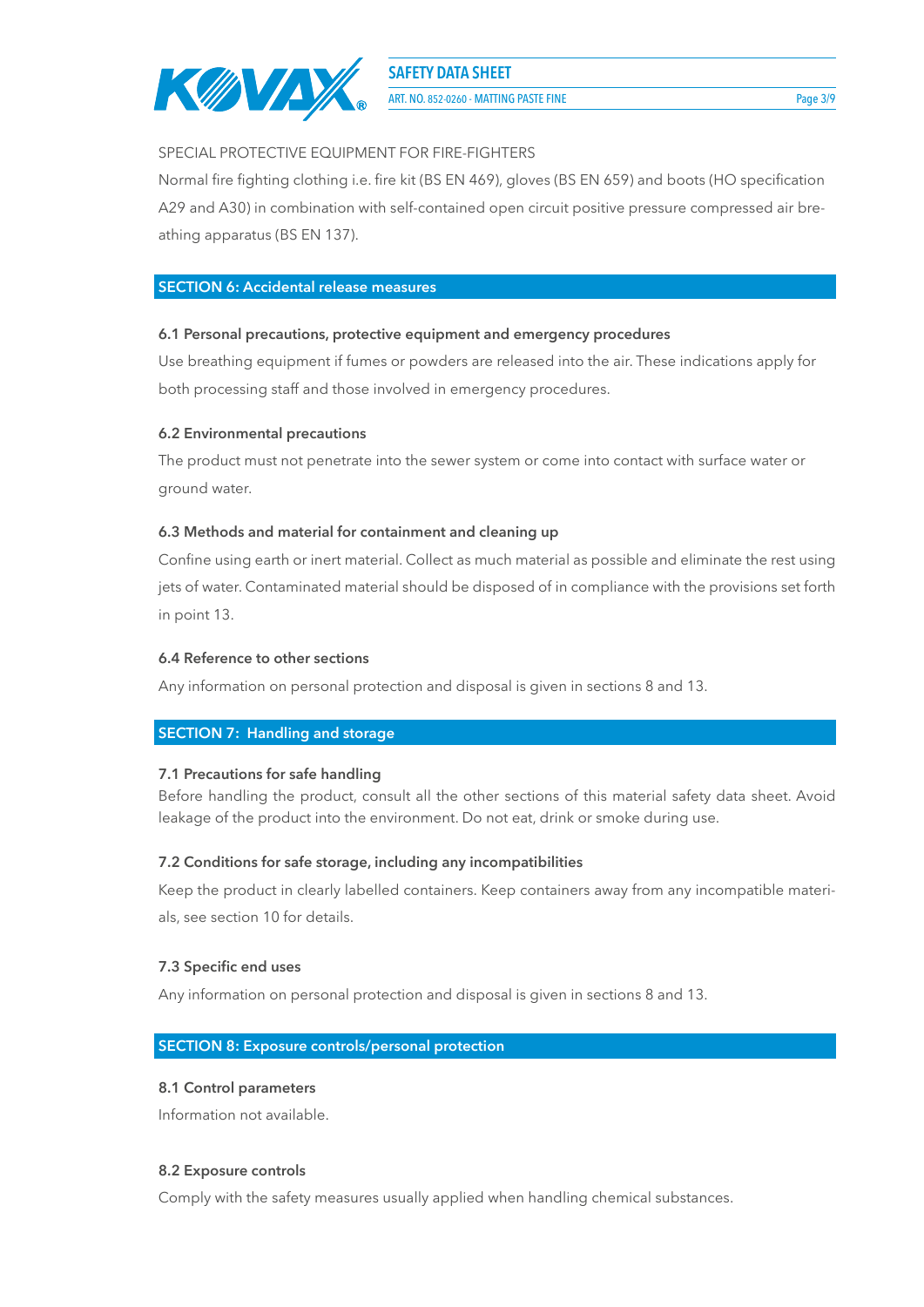

### **SAFETY DATA SHEET** ART. NO. 852-0260 - MATTING PASTE FINE Page 4/9

| <b>HAND PROTECTION</b> | None required.                                                 |
|------------------------|----------------------------------------------------------------|
| <b>SKIN PROTECTION</b> | None required.                                                 |
| EYE PROTECTION         | None required.                                                 |
| RESPIRATORY PROTECTION | None required, unless indicated otherwise in the chemical risk |
|                        | assessment.                                                    |

### ENVIRONMENTAL EXPOSURE CONTROLS.

The emissions generated by manufacturing processes, including those generated by ventilation equipment, should be checked to ensure compliance with environmental standards.

### **SECTION 9: Physical and chemical properties**

### **9.1. Information on basic physical and chemical properties.**

| Appearance                             | viscous liquid   |
|----------------------------------------|------------------|
| Colour                                 | green            |
| Odour                                  | no odour         |
| Odour threshold.                       | Not available.   |
| pH.                                    | Not available.   |
| Melting point / freezing point.        | Not available.   |
| Initial boiling point.                 | Not available.   |
| Boiling range.                         | Not available.   |
| Flash point.                           | $>60^{\circ}$ C. |
| Evaporation rate                       | Not available.   |
| Flammability (solid, gas)              | not flammable    |
| Lower inflammability limit.            | Not available.   |
| Upper inflammability limit.            | Not available.   |
| Lower explosive limit.                 | Not available.   |
| Upper explosive limit.                 | Not available.   |
| Vapour pressure.                       | Not available.   |
| Vapour density                         | Not available.   |
| Relative density.                      | 1,440 Kg/l       |
| Solubility                             | Not available.   |
| Partition coefficient: n-octanol/water | Not available.   |
| Auto-ignition temperature.             | Not available.   |
| Decomposition temperature.             | Not available.   |
| Viscosity                              | Not available.   |
| <b>Explosive properties</b>            | Not available.   |
| Oxidising properties                   | Not available.   |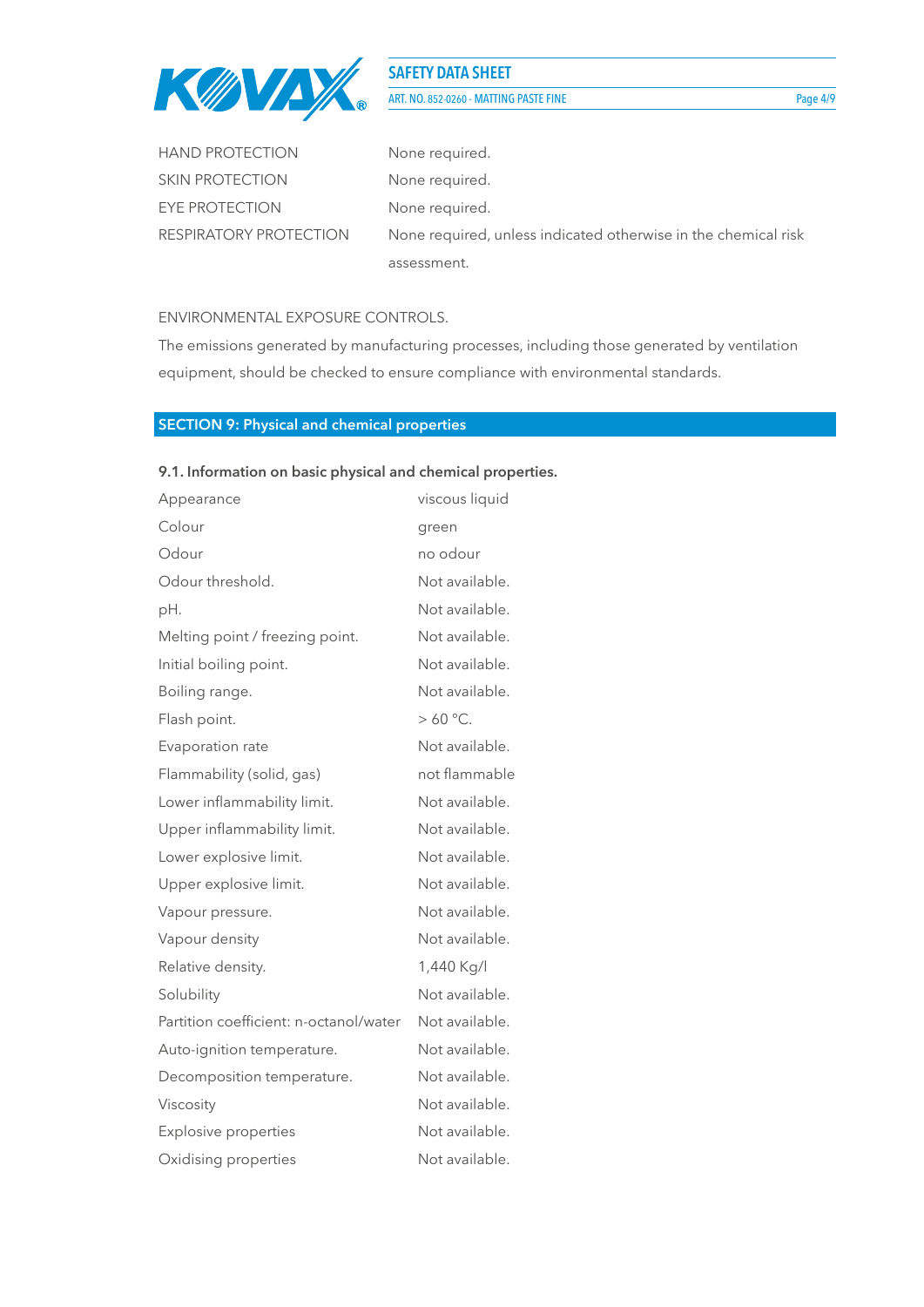

### **9.2. Other information.**

| VOC (Directive 1999/13/EC): | $0.08\%$ - 1,18 g/litre. |
|-----------------------------|--------------------------|
| VOC (volatile carbon):      | $0,05$ % - 0,66 g/litre. |

### **SECTION 10: Stability and reactivity**

### **10.1. Reactivity**

There are no particular risks of reaction with other substances in normal conditions of use.

### **10.2. CChemical stability**

The product is stable in normal conditions of use and storage.

### **10.3. Possibility of hazardous reactions**

No hazardous reactions are foreseeable in normal conditions of use and storage.

### **10.4. Conditions to avoid**

None in particular. However the usual precautions used for chemical products should be respected.

### **10.5. Incompatible materials.**

Information not available.

### **10.6. Hazardous decomposition products**

Information not available.

### **SECTION 11: Toxicological information**

According to currently available data, this product has not yet produced health damages. Anyway, it must be handled according to good industrial practices.

### **11.1. Information on toxicological effects**

Information not available.

### **SECTION 12: Ecological information**

Use this product according to good working practices. Avoid littering. Inform the competent authorities, should the product reach waterways or sewers or contaminate soil or vegetation.

### **12.1. Toxicity**

Information not available.

### **12.2. Persistence and degradability**

Information not available.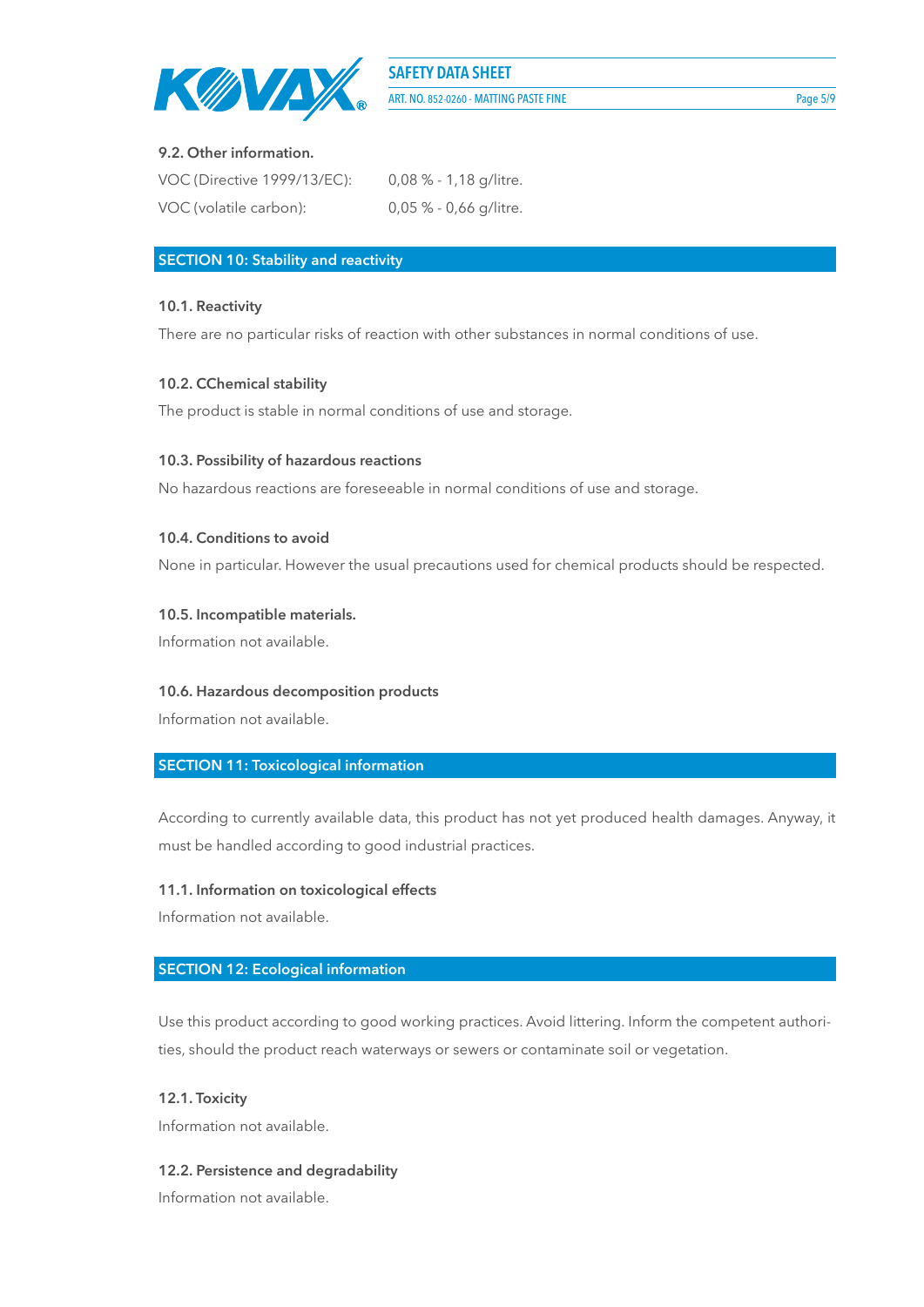

## **SAFETY DATA SHEET**

ART. NO. 852-0260 - MATTING PASTE FINE Page 6/9

### **12.3. Bioaccumulative potential**

Information not available.

### **12.4. Mobility in soil**

Information not available.

### **12.5. Results of PBT and vPvB assessment**

On the basis of available data, the product does not contain any PBT or vPvB in percentage greater than 0,1%.

### **12.6. Other adverse effects.**

Information not available.

**SECTION 13: Disposal considerations.**

### **13.1. Waste treatment methods.**

Reuse, when possible. Neat product residues should be considered special non-hazardous waste. Disposal must be performed through an authorised waste management firm, in compliance with national and local regulations.

### CONTAMINATED PACKAGING

Contaminated packaging must be recovered or disposed of in compliance with national waste management regulations.

### **SECTION 14: Transport information**

**14.1. UN number** Not applicable.

**14.2. UN proper shipping name** Not applicable.

**14.3. Transport hazard class(es)** Not applicable.

**14.4. Packing group** Not applicable.

**14.5. Environmental hazards** Not applicable.

**14.6. Special precautions for user** Not applicable.

**14.7. Transport in bulk according to Annex II of MARPOL73/78 and the IBC Code** Information not relevant.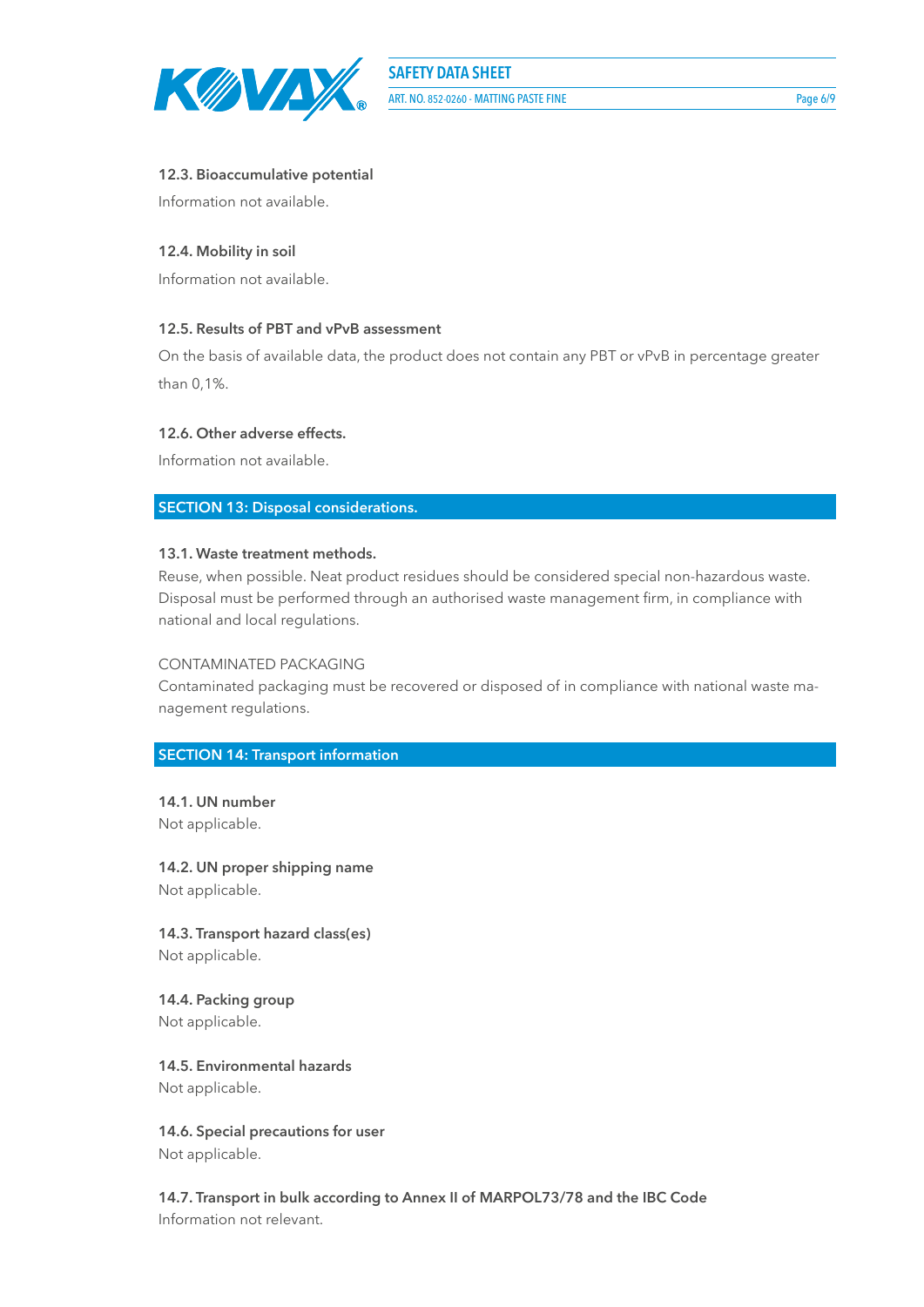

### **SECTION 15: Regulatory information**

**15.1. Safety, health and environmental regulations/legislation specific for the substance or mixture**

Seveso category. None.

Restrictions relating to the product or contained substances pursuant to Annex XVII to EC Regulation 1907/2006.

None.

Substances in Candidate List (Art. 59 REACH). None.

Substances subject to authorisarion (Annex XIV REACH). None.

Substances subject to exportation reporting pursuant to (EC) Reg. 649/2012: None.

Substances subject to the Rotterdam Convention: None.

### **15.2. Chemical safety assessment**

No chemical safety assessment has been processed for the mixture and the substances it contains.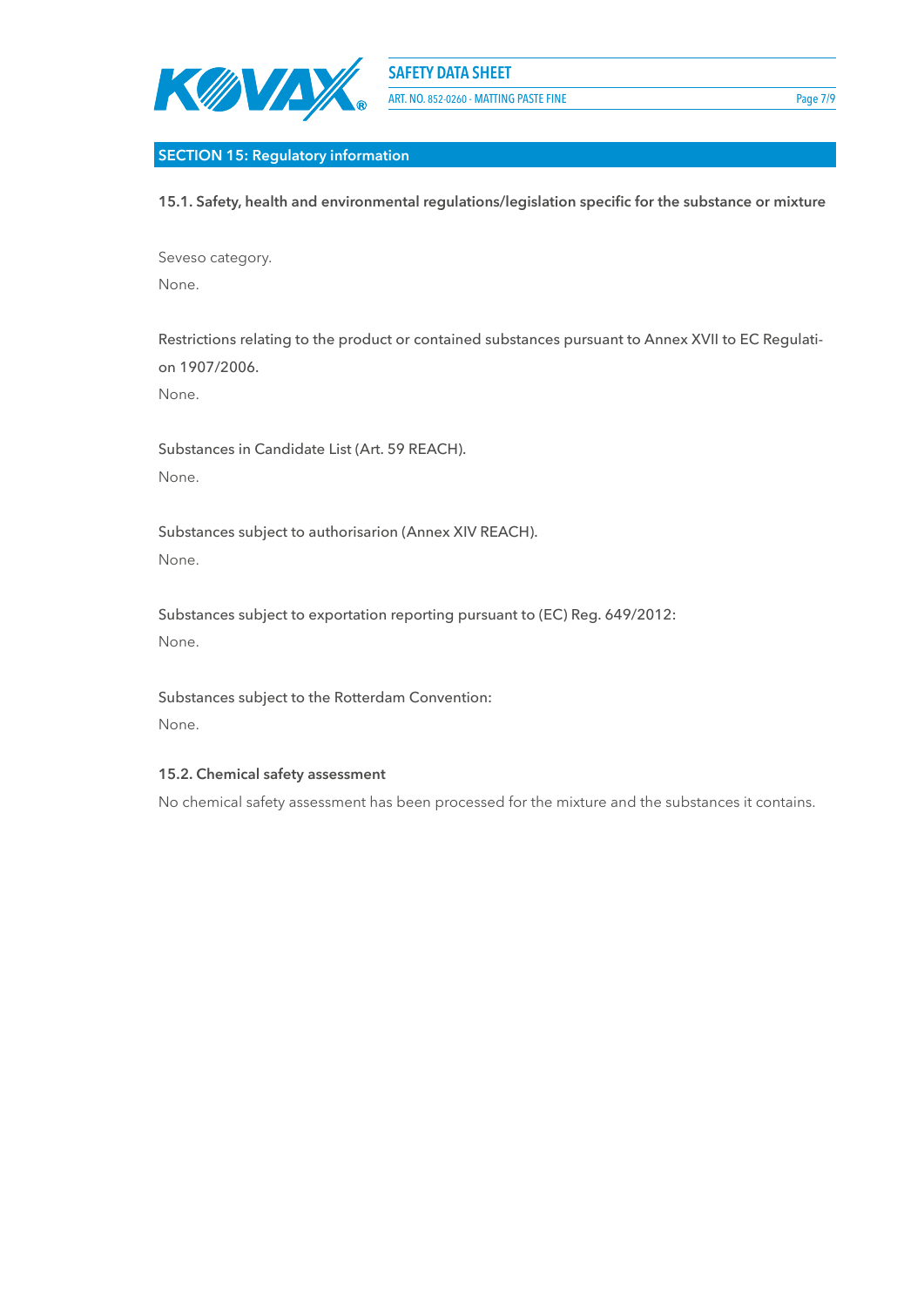

ART. NO. 852-0260 - MATTING PASTE FINE PAGE AND THE PAGE 8/9

### **SECTION 16: Other information**

### LEGEND:

- ADR: European Agreement concerning the carriage of Dangerous goods by Road
- CAS NUMBER: Chemical Abstract Service Number
- CE50: Effective concentration (required to induce a 50% effect)
- CE NUMBER: Identifier in ESIS (European archive of existing substances)
- CLP: EC Regulation 1272/2008
- DNEL: Derived No Effect Level
- EmS: Emergency Schedule
- GHS: Globally Harmonized System of classification and labeling of chemicals
- IATA DGR: International Air Transport Association Dangerous Goods Regulation
- IC50: Immobilization Concentration 50%
- IMDG: International Maritime Code for dangerous goods
- IMO: International Maritime Organization
- INDEX NUMBER: Identifier in Annex VI of CLP
- LC50: Lethal Concentration 50%
- LD50: Lethal dose 50%
- OEL: Occupational Exposure Level
- PBT: Persistent bioaccumulative and toxic as REACH Regulation
- PEC: Predicted environmental Concentration
- PEL: Predicted exposure level
- PNEC: Predicted no effect concentration
- REACH: EC Regulation 1907/2006
- RID: Regulation concerning the international transport of dangerous goods by train
- TLV: Threshold Limit Value
- TLV CEILING: Concentration that should not be exceeded during any time of occupational exposure.
- TWA STEL: Short-term exposure limit
- TWA: Time-weighted average exposure limit
- VOC: Volatile organic Compounds
- vPvB: Very Persistent and very Bioaccumulative as for REACH Regulation
- WGK: Water hazard classes (German).

### **GENERAL BIBLIOGRAPHY**

- 1. Regulation (EU) 1907/2006 (REACH) of the European Parliament
- 2. Regulation (EU) 1272/2008 (CLP) of the European Parliament
- 3. Regulation (EU) 790/2009 (I Atp. CLP) of the European Parliament
- 4. Regulation (EU) 2015/830 of the European Parliament
- 5. Regulation (EU) 286/2011 (II Atp. CLP) of the European Parliament